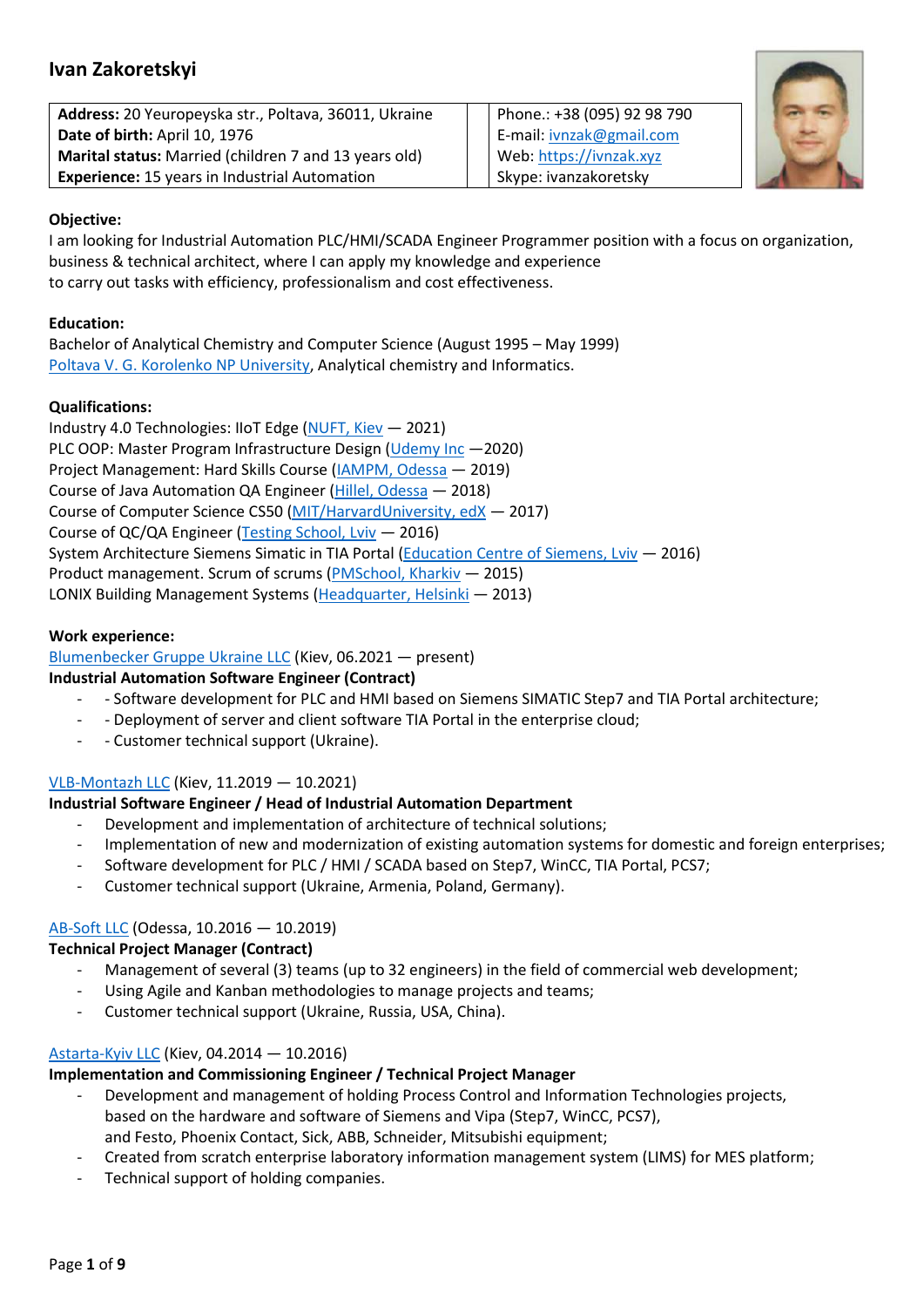#### Safety Technologies LLC (Poltava, 07.2013 — 03.2014)

### Leading Engineer for Industrial Safety Software Development

- Developed and implemented more than 11 industrial safety projects for technological and mining enterprises of Ukraine with the transfer data to the Ministry of Emergencies and responsible persons;
- Software development for PLC, Vipa (Step7);
- Software development of SCADA-systems (WinCC for PC, and Movicon, Zenon for panels);
- Development of schemes and documentation (EPLAN-Rittal, AutoCAD).

#### Smart System Group - East LLC (Kiev, 06.2011 — 06.2013)

#### Software Developer / Technical Project Manager

- Development and management of smart home automation projects, management systems for engineering networks of buildings and structures (BMS), light management, power supply and dispatching;
- Development of software and life support system based on Central AMX PLC (USA), Field LONIX PLC (Finland), SCADA WinCC (Germany).

#### UkraineServiseAutomation Private Firm (Poltava, 06.2006 — 06.2011)

#### Design Engineer / Technical Project Manager

- Software development for PLC (S5/S7) and SCADA (WinCC);
- Development of schemes and documentation (EPLAN / Compass);
- Creation of Terms of References, Software Requirements Specifications, negotiation with Customers;
- Signing of Acts of performed works;
- Warranty and post-warranty technical support of Customers (Ukraine, Russia, Serbia, Canada).

## PetroHolding LLC (Poltava, 05.2003 — 06.2006)

#### Price Calculation Engineer

- Preparation and administration of construction documents according to internal standards for
- Construction work in heavy hydrogeological conditions with the change of the landscape;
- Control and protection of completed works for Gas&Oil Industrial Headquarter of Ukraine.

#### Technical Skills and Background:

- Programming according to EN/IEC 611-31-3 (LAD, FBD, STL, CFC, SCL) in TIA Portal, Step7, PCS7;
- Development of HMI/SCADA systems on WinCC, Zenon, Movicon;
- Base knowledge of Schneider (PL7 PRO), Mitsubishi (PX/GX Developer), Allan Bradley (RSLogix 5000);
- Solution support for General Control and Automation Systems / Frameworks: PCS7, ProLeiT, InTouch;
- Data layer preparation with SQL/noSQL Data Base Engines to Enterprise level (like ERP, MES, LIMS);
- Development (EPLAN/AutoCAD, Visio and SolidWorks), and assembly of control cabinets;
- Installation and configuration of Profibus, Profinet, Modbus, ASI, Ethernet/IP networks;
- Creation of technical documentation and control of works by the Customer and the Contractor sides;
- Administration of Windows Operating Systems (includes Server), and Unix;
- Projects Management (Waterfall, Agile Scrum/Kanban);
- Driving License (Category B);
- English Intermediate+ (B2/C1);
- German Beginner;
- Computer Literacy: Microsoft Office (includes Visio), EPLAN, SolidWorks, AutoCAD, Jira.

#### Additional information:

Ready for business travels (up to 30% of working schedule) and relocation.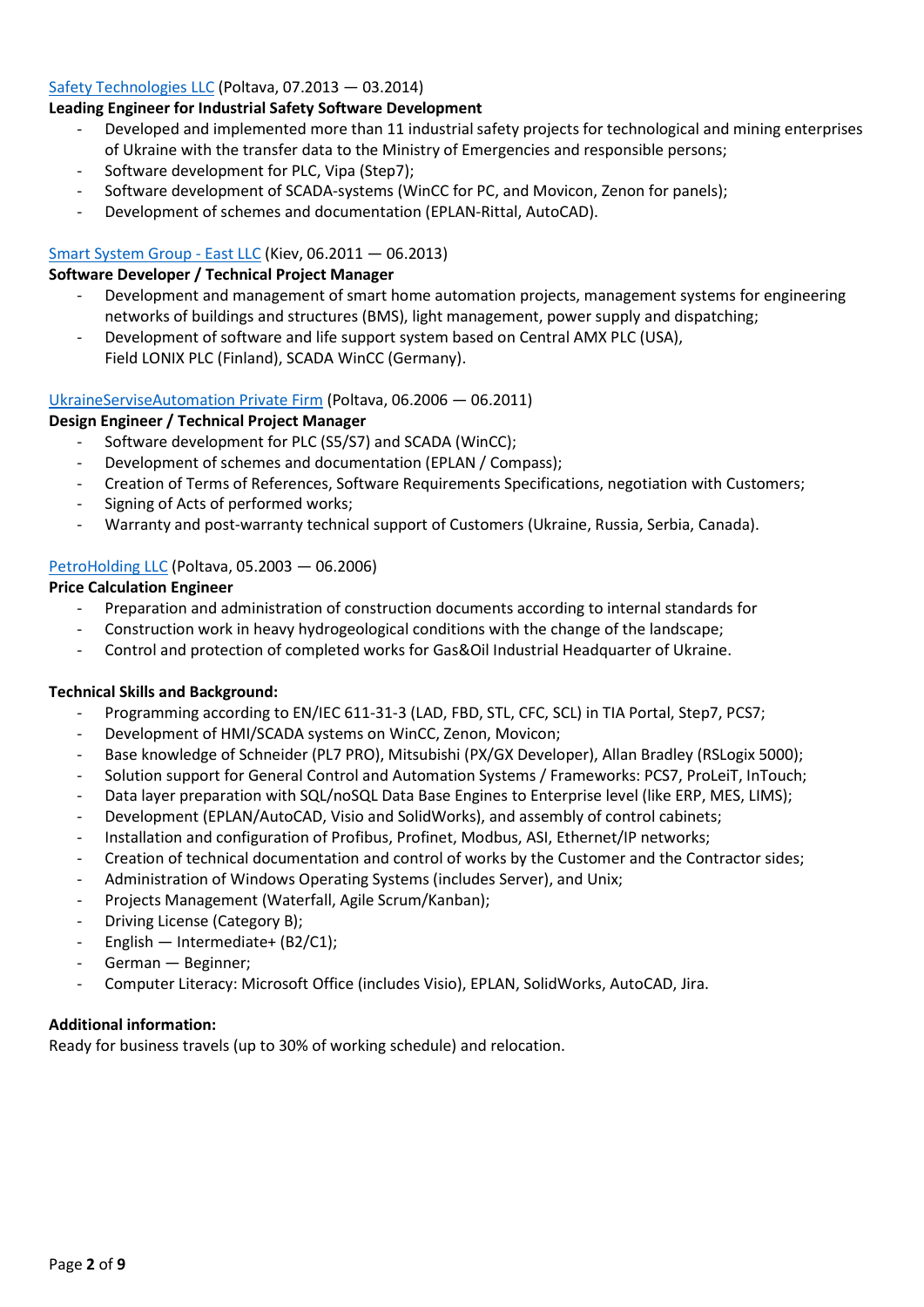#### SHORT DESCRIPTION OF SEVERAL PROJECTS

1. Building automation based on Smart Home technology (Dispatching, Control and Life Support System)



Purpose of the system: continuous monitoring and control of energy, lighting and HVAC systems with elements of autonomous power supply. Hardware and software: PLC: AMX, Lonix, Echelon; Workstations: Panel PC, Stationary PC, TV, iPad. iPhone, iPod, HMI: WinCC, COBA, TPDesign, Client-Server. Interfaces/Protocols: Ethernet, LON, RS234/485.

#### 2. Complex automation of the blueberry processing line



Purpose of the line: getting the finished product (blueberry paste) from frozen and fresh raw materials (berries) by hot filling in a glass bottle packaging, and CIP. Hardware and software: PLC: Vipa Speed 7 300 Series, SIMATIC Step7; Workstations: SIMATIC Panel PC, WinCC; Interface: Ethernet.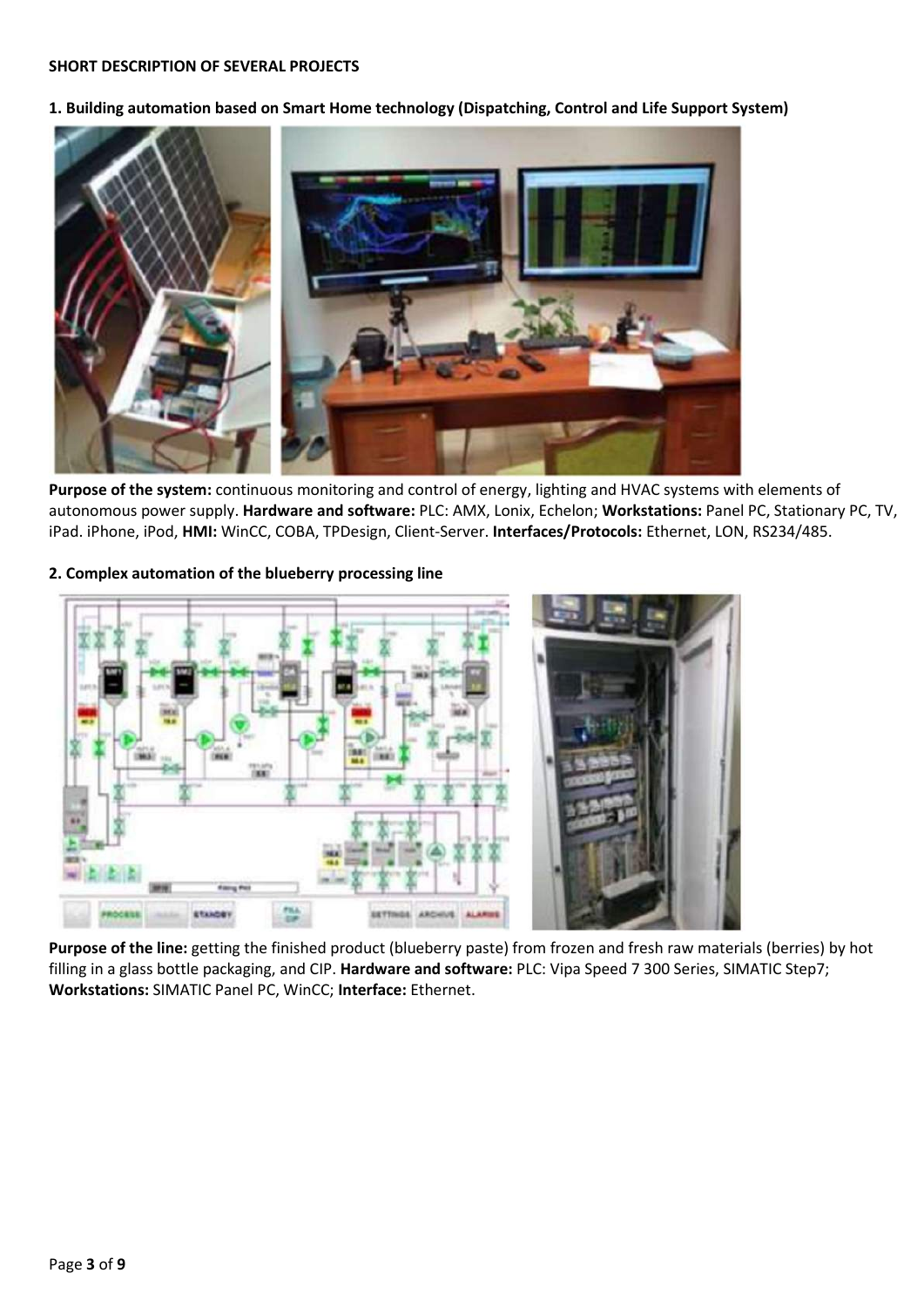3. Comprehensive automation of the line for the pasteurization of milk



Goals of the line: getting the finished product (paste or pasteurized milk) from prepared and fresh raw materials (milk) by hot cavitation method with the next packaging in plastic containers, and CIP. Hardware and software: PLC: Vipa Speed 7, SIMATIC Step7 300 Series; Workstations: SIMATIC Panel PC, Zenon; Interface: Ethernet, MPI PtP.



4. Single and double circuit sections of beet grinding and sugar juice preparation

Purpose of the line: the grinding and mixing system of raw materials (sugar beet) with the addition of chemical ingredients to produce products with accurate parameters of sugar content, dry matter (CV) and pH. Hardware and software: PLC: Siemens 315-2DP, SIMATIC Step7; Workstations: PC, WinCC, Client-Server; Interfaces: Ethernet, Profibus.

5. Automatic dual-circuit drying system for raw materials



Purpose of the line: production of finished raw materials (dried pulp) by maintaining the temperature regime of gas burners and vacuuming due to cyclones. Hardware and software: PLC: Siemens 300 Series, SIMATIC Step7; Workstations: PC, WinCC, Client-Server; Interfaces: Ethernet, Profibus.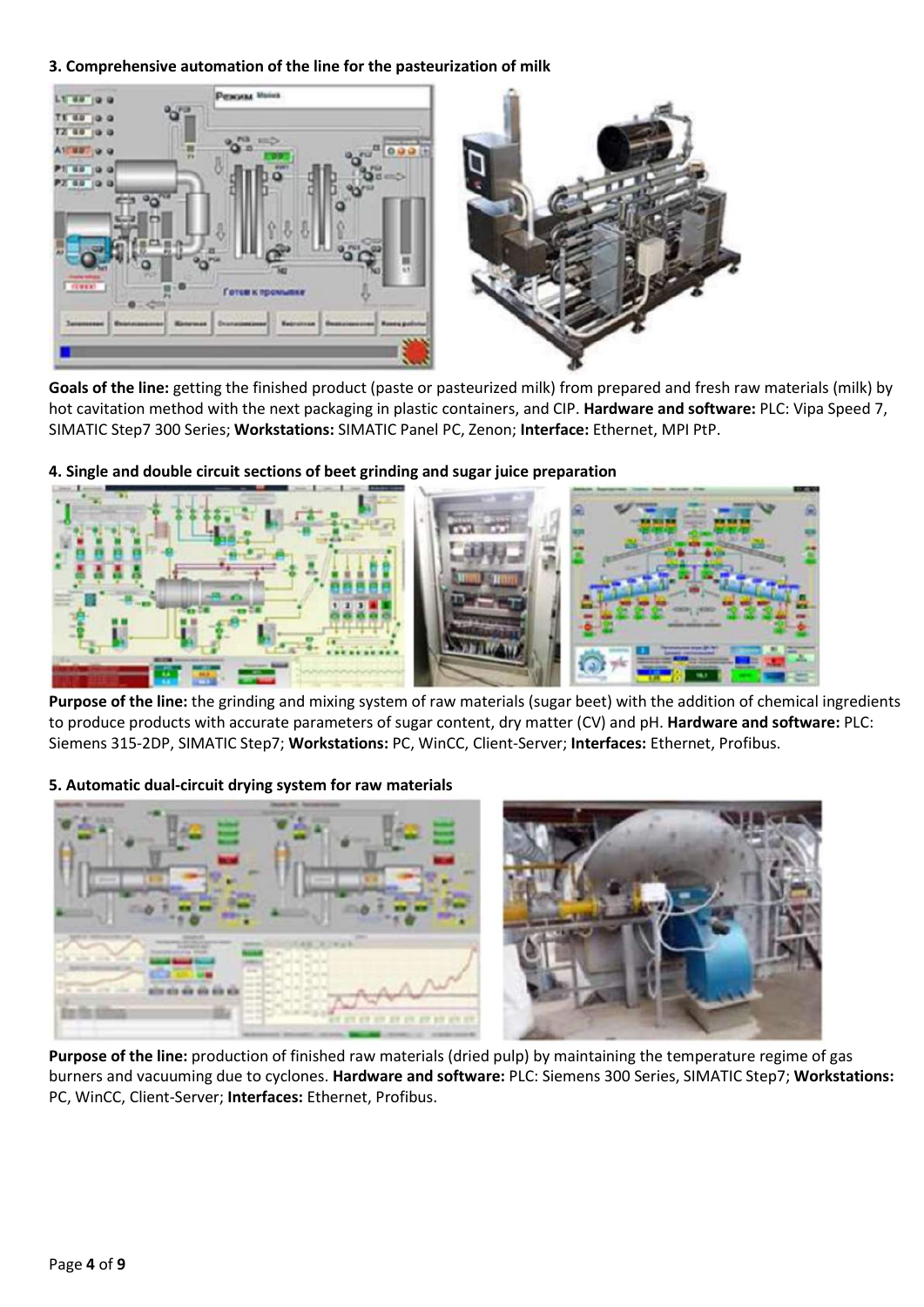6. Automatic line for the preparation and granulation of sunflower husk



Purpose of the line: the raw material is prepared by the method of drying and vacuuming and obtaining finished products by granulating while maintaining the volume, supplying raw materials and controlling the output moisture. Hardware and software: PLC: Siemens PLC 300 Series, SIMATIC Step7; Workstation: PC, WinCC; Interface: Ethernet.

7. Automation complex for milk acceptance and storing stations and data transfer to MES



#### Four contour, scalable vacuum milk intake.

Purpose of the line: milk reception for production, flow control, temperature and bacteriological parameters, data transfer to MES, and CIP. Hardware and software: PLC: Vipa Speed 7, SIMATIC Step7; Workstation: PC, WinCC; Interfaces: Ethernet, Profibus, Dbase: MSSQL.

#### 8. Automatic complex of vacuuming of dry suspension from milk whey



Purpose of the line: obtaining products with the required parameters of dry substances and moisture for packing in bags or on food production lines, and CIP. Hardware and software: PLC: Siemens 300 Series, SIMATIC Step7; Workstation: PC, WinCC; Interface: Ethernet.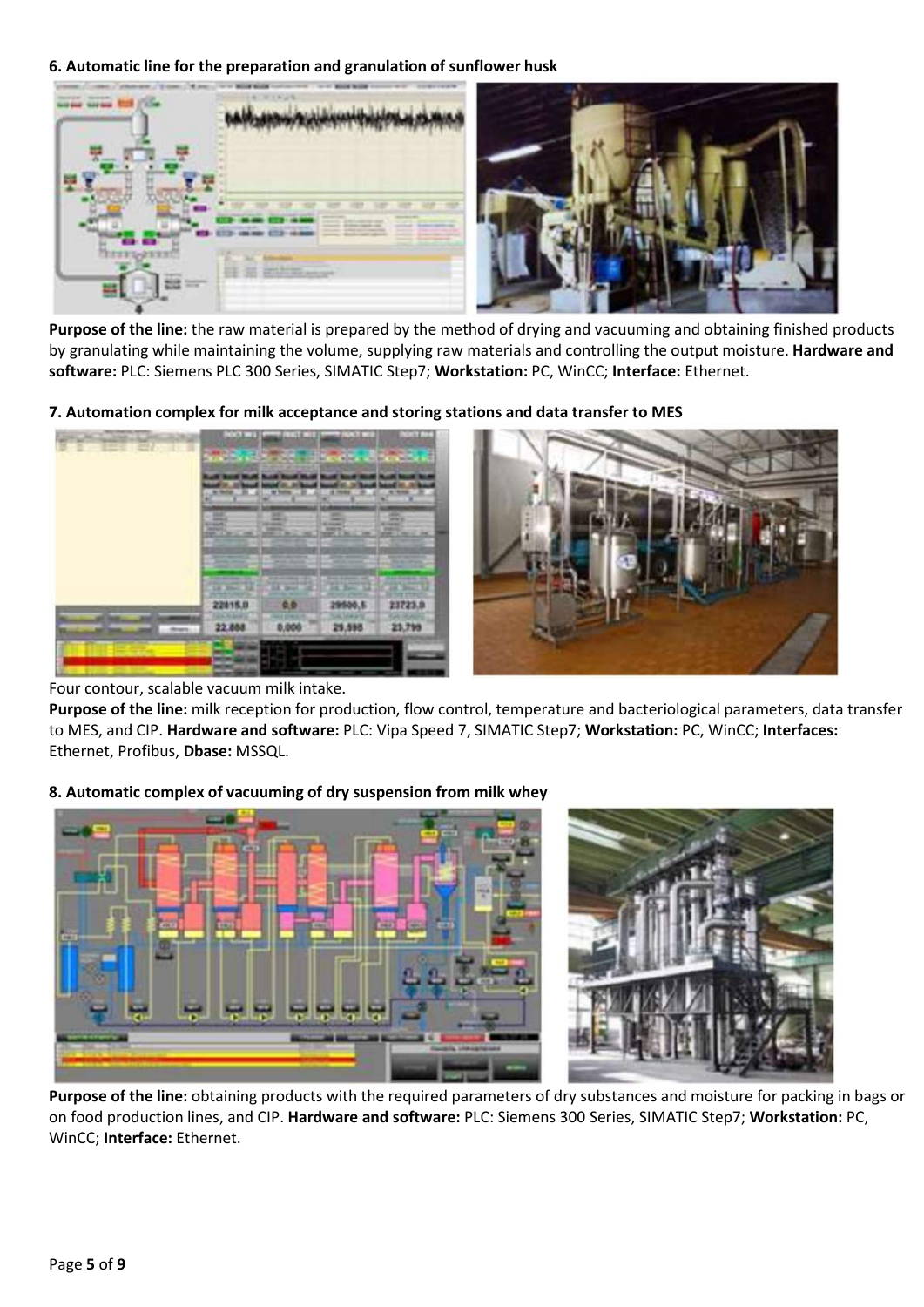9. Complex automation of fifth contour station of sugar juice evaporation with FuzzyLogic



Purpose of the line: obtaining sugar syrup from juice for further production by supporting temperature, pressure, and pRessure/vacuum with elements of energy conservation. Hardware and software: PLC: Vipa Speed 7, SIMATIC Step7; Workstations: PC, WinCC, Client-Server; Interfaces: Ethernet, Profibus.

10. Centrifuge battery control system with support for mass-energy recovery (1,5MWth, efficient ~46%)



Purpose of the line: obtaining ready-made / pre-finished / raw materials from condensed sugar syrup by filtering from molasses and centrifuging, steaming, drying. Hardware and software: PLC: Siemens 300/200 Series, SIMATIC Step7; Workstations: SIMATIC Panel PC, PC, WinCC; Interfaces: Ethernet, Profibus.

11. Turnkey automation of three sections of a sugar factory and integration with neighboring tech areas



Purpose of the sections: getting pure sugar syrup from the juice by cleaning by saturation, filtration and thickening for further use in obtaining sugar. Hardware and software: PLC: Vipa Speed 7/Siemens 300 Series, SIMATIC Step7; Workstations: SIMATIC Panel PC, PC, WinCC, Client-Server; Interfaces: Ethernet, Profibus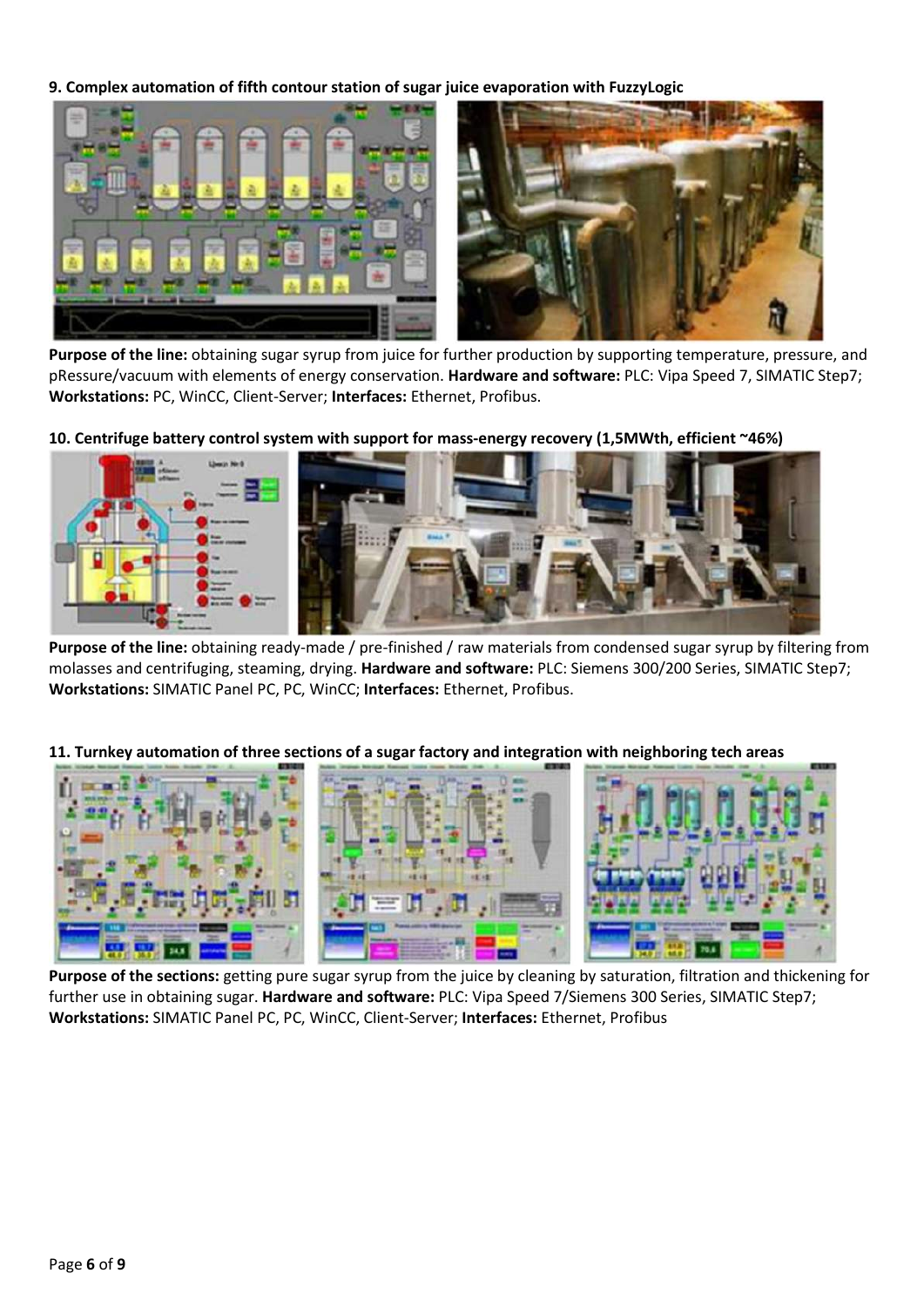#### 12. Automated biodiesel cooking control line



Purpose of the line: production of bio-diesel fuel (methyl ether) from vegetable raw materials by adding chemical components, thermal control and technological phase separation. Hardware and software: PLC: Siemens 200 Series, SIMATIC Step7; Workstation: PC, WinCC; Interface: Ethernet.



13. Cooking management system (kitchen), preparation and packaging of chocolate bars

Full-automated line from the preparation of raw materials to packaging of confectionery products. Purpose of the line: obtaining final products (chocolate bars) by weight, volume, time, speed dosing and mixing with temperature control, crushing, wrapping in packaging foil, and packing in boxes. Hardware and software: 22 Servo Drives, PLC: Vipa Speed 7 317, SIMATIC Step7; Workstation: Panel PC, WinCC; Interfaces: Ethernet, Profibus.

15. Automation of grain elevators and kombi-feed preparation

Automated complex for receiving grain from vehicles to the elevator and feed preparation.

Purpose of the object: long-term storage of grain, aeration, moving along the routes between the tanks, feeding to the feed mill and preparing kombi-feeds with food additives for livestock farms. Hardware and software: PLC: Vipa Speed 7, SIMATIC Step7; Workstation: PC, WinCC; Interfaces: Ethernet, Profibus.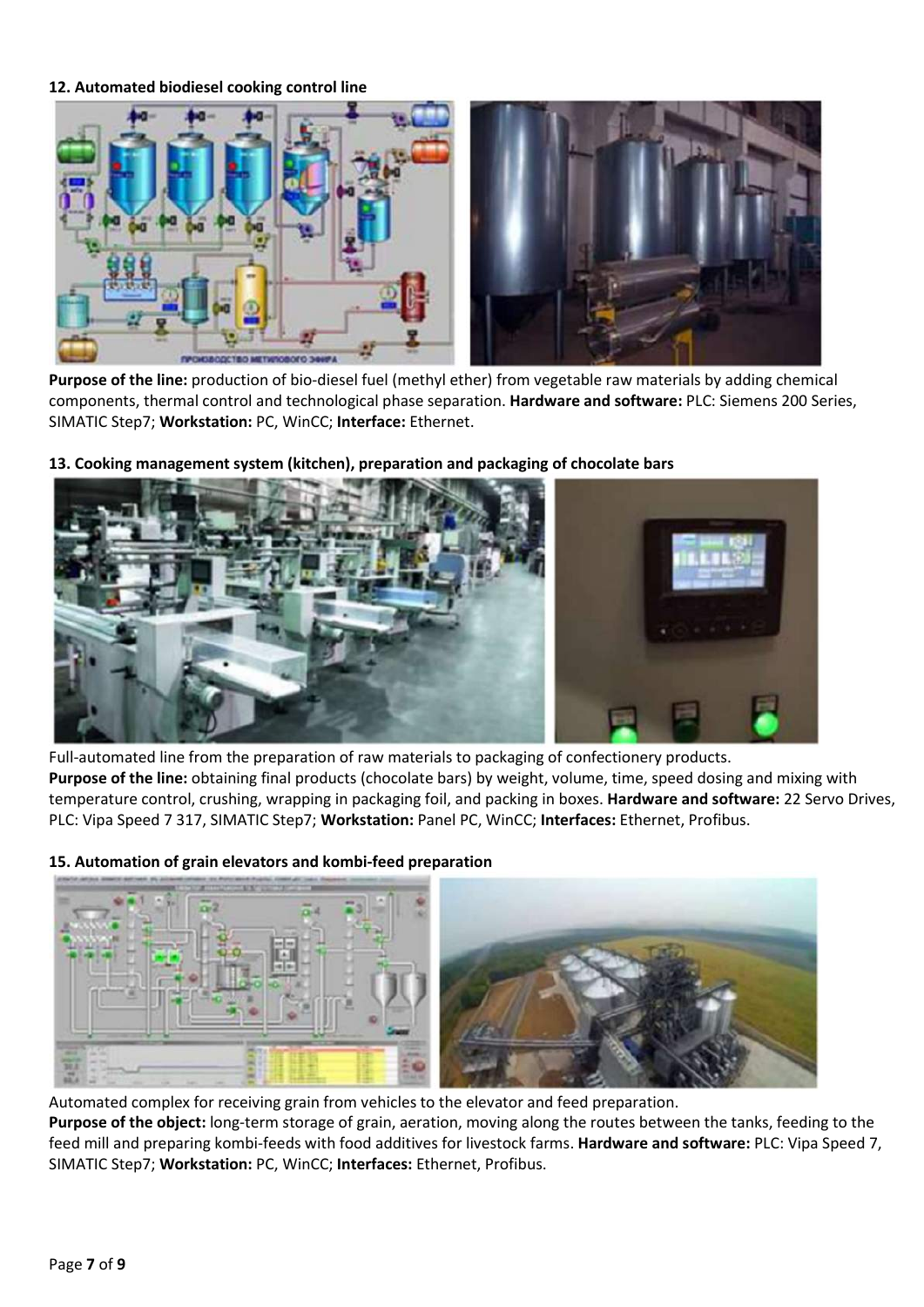### 16. Industrial safety systems of chemical, gas, oil enterprises



Automatic monitoring and warning systems for industrial accidents with voice alarm and notification. Purpose of the system: control of technological parameters (pressure, gas contamination, levels, acidity, vibrations, e.t.c.) and formation of message rankings (sound or voice messages) from warning to evacuation, transmission data to the fire service, rescue service, emergency, and to other responsible government services. Hardware and software: PLC: Vipa Speed 7 300/200/1200 Series, SIMATIC Step7; Workstations: SIMATIC Panel PC, PC, WinCC; Interfaces: Ethernet, Profibus.



17. Automatic Dual-Circuit Pharmaceutical Sterilization System

Purpose of the system: control of technical parameters, acceptance of plastic containers filled with the drugs/solutes, sterilization and unloading of lines for packaging. Hardware and software: 8 Linear Servo Drives, PLC: Siemens S7 300, SIMATIC Step7; Workstations: SIMATIC Panel PC, PC, WinCC; Interfaces: Ethernet, Profinet.

## 18. Palletizer for blanks of cardboard packaging of cardboard and paper mill



Purpose of the object of automation: stacking blanks of cardboard packaging in layers on pallets according to recipes. Hardware and software: 12 AC Drives with FQ and Inc-Encoders, PLC: Siemens S7 300, SIMATIC Step7; Workstation: SIMATIC Panel PC; Interfaces: Ethernet, Profinet.